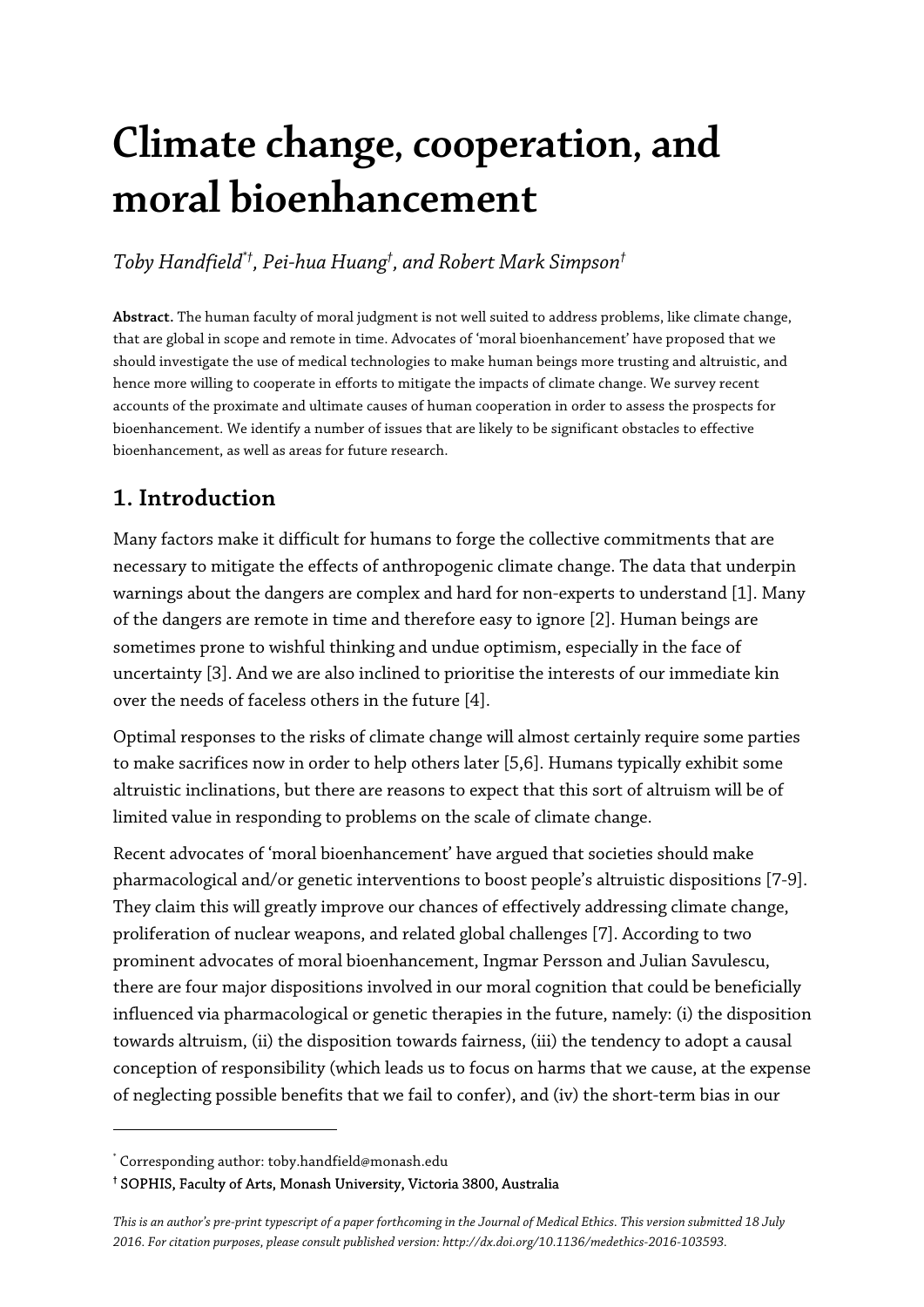decision-making. The first two dispositions could be enhanced, they say, whereas the latter two could be inhibited. While Persson and Savulescu concede that proposals along these lines can only be speculative as things currently stand, they are optimistic that productive interventions to increase altruism and empathy could be brought about in the future. And given the magnitude of the problems that such moral bioenhancement could help to address, they recommend this as a priority area for research investment [7].

A number of ethical concerns have been raised against moral bioenhancement. Political programs in which governments (or other bodies with coercive powers) seek to modify people's thoughts and feelings to try to fix social problems may be intrinsically objectionable [10,11]. And there might be reasons to worry what kind of moral personhood would survive in the wake of moral bioenhancement, were it to come to fruition [12-14].

Here we set aside these ethical concerns about moral bioenhancement, and instead review relevant evidence and models to assess the gains that are likely to result from intervening on moral dispositions. We argue that enhancing these dispositions could in fact hinder the kind of cooperative efforts that are required for climate change mitigation. The problem, in essence, is that our moral dispositions operate in a strategic environment that contains both opportunities and threats. While there are likely to be opportunities to bring about more fruitful cooperation by enhancing some psychological traits, doing so will simultaneously leave those treated more susceptible to deception and exploitation. This in turn makes it easier for harmful or antisocial behaviour to carry on unimpeded. Amplifying other dispositions, such as the disposition to monitor and sanction transgressions from a cooperative scheme, is unlikely to remedy this problem without introducing further difficulties.

Despite the fact that there is a significant and fast-growing scholarly discourse on the ethics of moral enhancement, one might think that the kind of proposals put forward in this literature are too speculative to be taken seriously as a subject of scientific inquiry. We do not currently possess the technological means to make any kind of reliable or precise adjustments to moral dispositions like trust and empathy, nor do we have institutional mechanisms that would facilitate a widespread implementation of such technologies if they were to be realised any time in the near future. But rudimentary moral bioenhancement techniques are already available (such as the oxytocin treatments we discuss below; see also [15]), and bioenhancement programs of a certain sort are already coercively implemented in some jurisdictions, e.g. where chemical castration is involved in the sentencing of people convicted of particular types of criminal acts [16].

# **2. The evolution of cooperation**

Proponents of moral bioenhancement say that we should increase or amplify (some of) our prosocial dispositions. From a biological perspective, however, the degree of prosociality we see in humans is already surprisingly high. Some kind of explanation is needed to account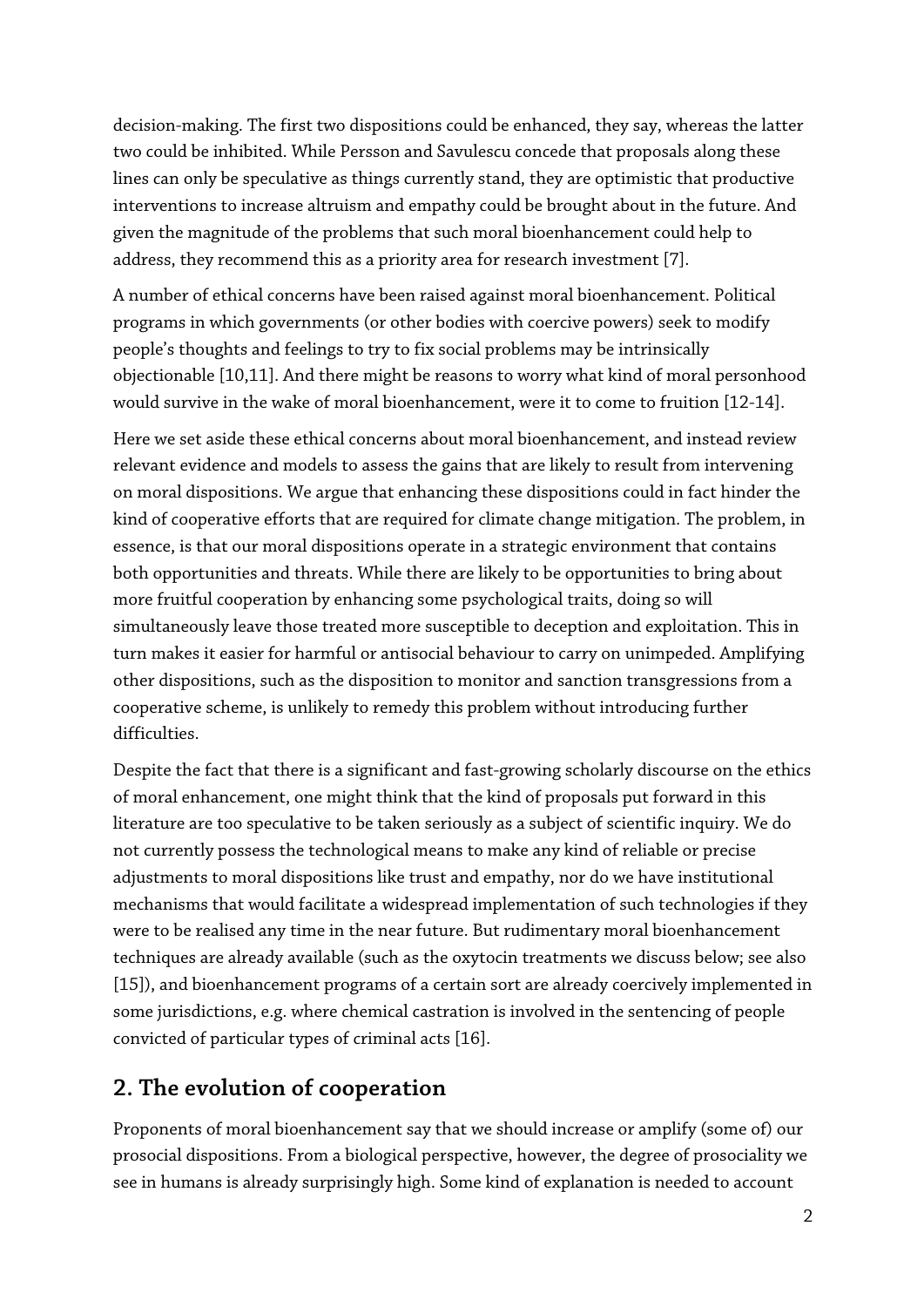for the prevalence of prosocial and cooperative dispositions in humans, given that such dispositions seem to make individuals more vulnerable to being hurt or exploited, and hence at a competitive disadvantage to selfish others.

#### **2.1 Altruistic cooperation**

The prisoners' dilemma is a comprehensively studied paradigm for modelling altruistic social interactions. In the most general form of a prisoners' dilemma, individual players can offer help at cost *c*, thereby conferring benefit *b* > *c* on the other player. Each individual's payoff is maximized by not helping, but the net result of mutual helping (each player receives  $b - c$ ) is greater than if neither player helps (both players receive 0). Consequently, if players pursue their individual advantage, they will bring about a socially sub-optimal outcome. These payoffs are represented using nominal values ( $b = 4$ ,  $c = 1$ ) in Figure 1. (Hereafter we follow the custom of referring to the more prosocial behaviour of helping in this, and related social dilemma games, as "cooperating", and refer to not helping as "defecting".) This is regarded as a model of potentially *altruistic* behaviour because each player can benefit the other, but only at personal cost. The best possible outcome is to benefit from someone else's cooperation, while choosing to defect. (We discuss *mutualistic*  cooperation – where both parties do best when both cooperate, in the following section.)

|           | Cooperate | Defect |
|-----------|-----------|--------|
| Cooperate | 3,3       | $-1,4$ |
| Defect    | $4, -1$   | 0,0    |

### **Figure 1.** *Prisoner's dilemma payoff matrix*

It is well established that in controlled experimental versions of the prisoners' dilemma people are willing to at least initiate cooperation – contrary to apparent self-interest – at a nontrivial rate [17]. This occurs despite the prediction that, absent other factors, rational players would not cooperate. The choice to defect dominates the choice to cooperate; which is to say, irrespective of the other player's choice, each player will fare better by defecting instead of cooperating.

To explain how organisms can evolve to reliably cooperate in situations of this type, there are two broad classes of mechanism that have been postulated. One class involves introducing factors that structure the population, making the interactions that occur nonrandom. If the population is structured in such a way that cooperators interact with other cooperators at a greater than chance frequency, it is possible to sustain non-zero levels of cooperation in an evolutionarily stable population. Mechanisms such as kin selection (helping genetic relatives) [18], direct reciprocity ("I'll help you if you help me") [19], and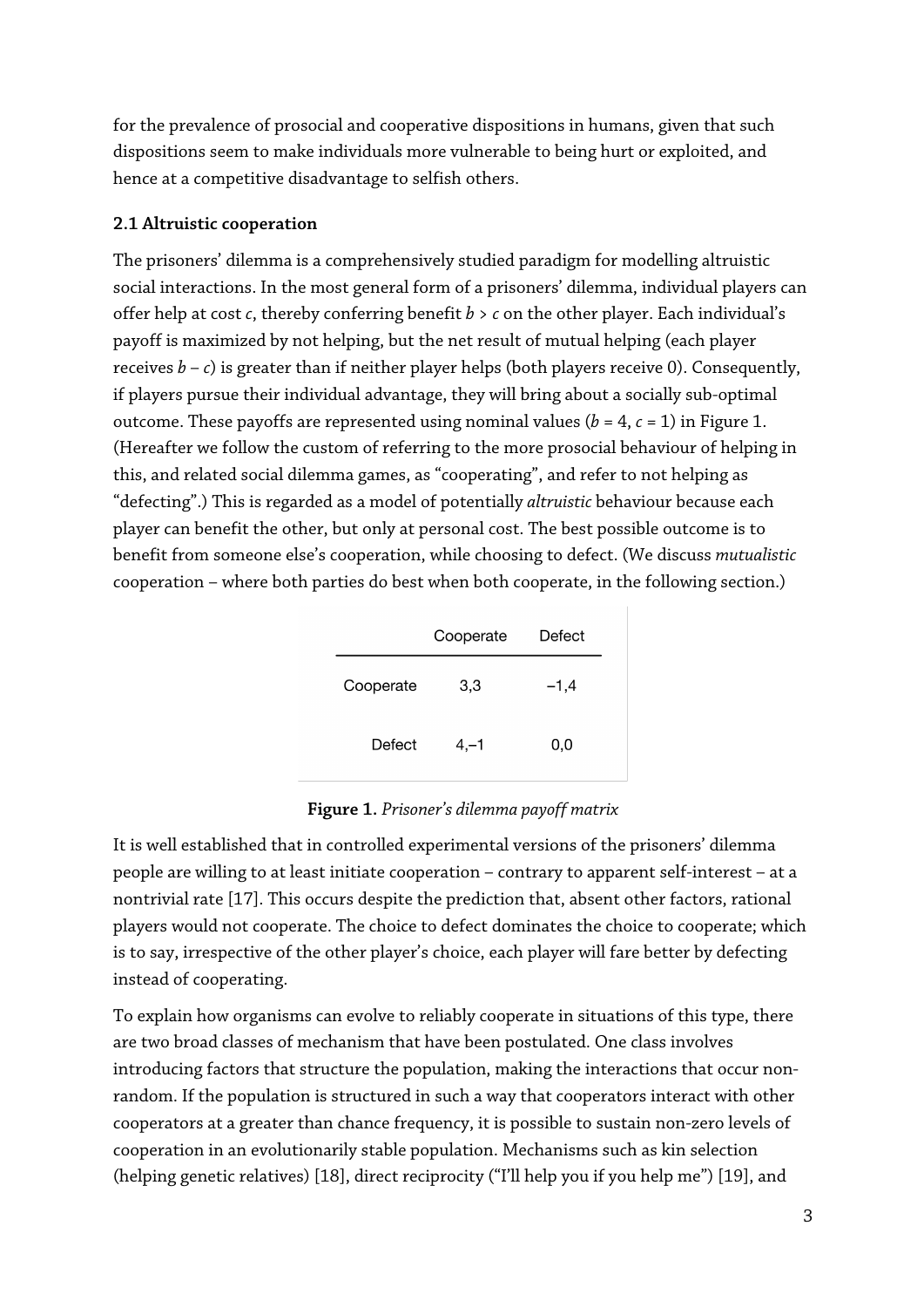indirect reciprocity ("I'll help you if I see you have helped others") [20] all work in this fashion. The second class of mechanism involves changing the payoffs associated with defection and cooperation, for instance, by introducing sanctions that are imposed on defectors. This is exemplified by models of strong reciprocity ("I'll punish you if I see you have failed to help others") [21].

The following psychological traits are all likely to be involved in implementing the broad evolutionary mechanisms identified above.

**Parochialism** – the benefits of reciprocity generally require that groups are not too large and that we have a reasonable probability of interacting again with those we have successfully interacted with in the past. Some degree of in-group bias is likely to be an important element in maintaining the viability of at least some altruistic behaviours, because interactions with outgroup members are likely to involve fewer repeat encounters and are likely to be undertaken with less information about past behaviours [22-24].

**Reputation monitoring** – we pay close attention to the cooperative behaviour of others, and make our future cooperative efforts conditional upon what we know about the behaviour of others [25-27].

**Retribution** – at least some of us may be disposed to retaliate against those who betray our trust or abuse our generosity [28-31].

Parochialism and reputation monitoring contribute to structuring the population so as to implement mechanisms such as kin selection, direct reciprocity, and indirect reciprocity. Retribution contributes to mechanisms that involve changing the payoffs of defection, such as strong reciprocity. All three dispositions are in some sense negative or defensive: they do not directly lead agents to choose behaviours that confer benefits on unrelated others, and may motivate mutually costly behaviour, such as punishment. In the presence of these dispositions, however, overtly altruistic dispositions such as a tendency to trust others or to empathise with others can be adaptive.

**Empathy/kindness** – if we are moved by the plight of others, it will be aversive for us to see them suffer, so we are more likely to provide them with assistance [32-34]. This is what we mean by empathy or kindness: a disposition to regard the conferral of benefits on others as inherently desirable.

**Trust** – some prosocial behaviour requires making oneself vulnerable to being betrayed, exploited, or let-down by others. In this context, *trust* is a willingness to make oneself vulnerable in this way, for the sake of a cooperative or altruistic goal. This trait is distinct from generalised attitude toward risk [35,36].

Without denying the reality of these traits, it is a matter of common sense that they operate in limited, conditional, and context-sensitive ways. This accords with our theoretical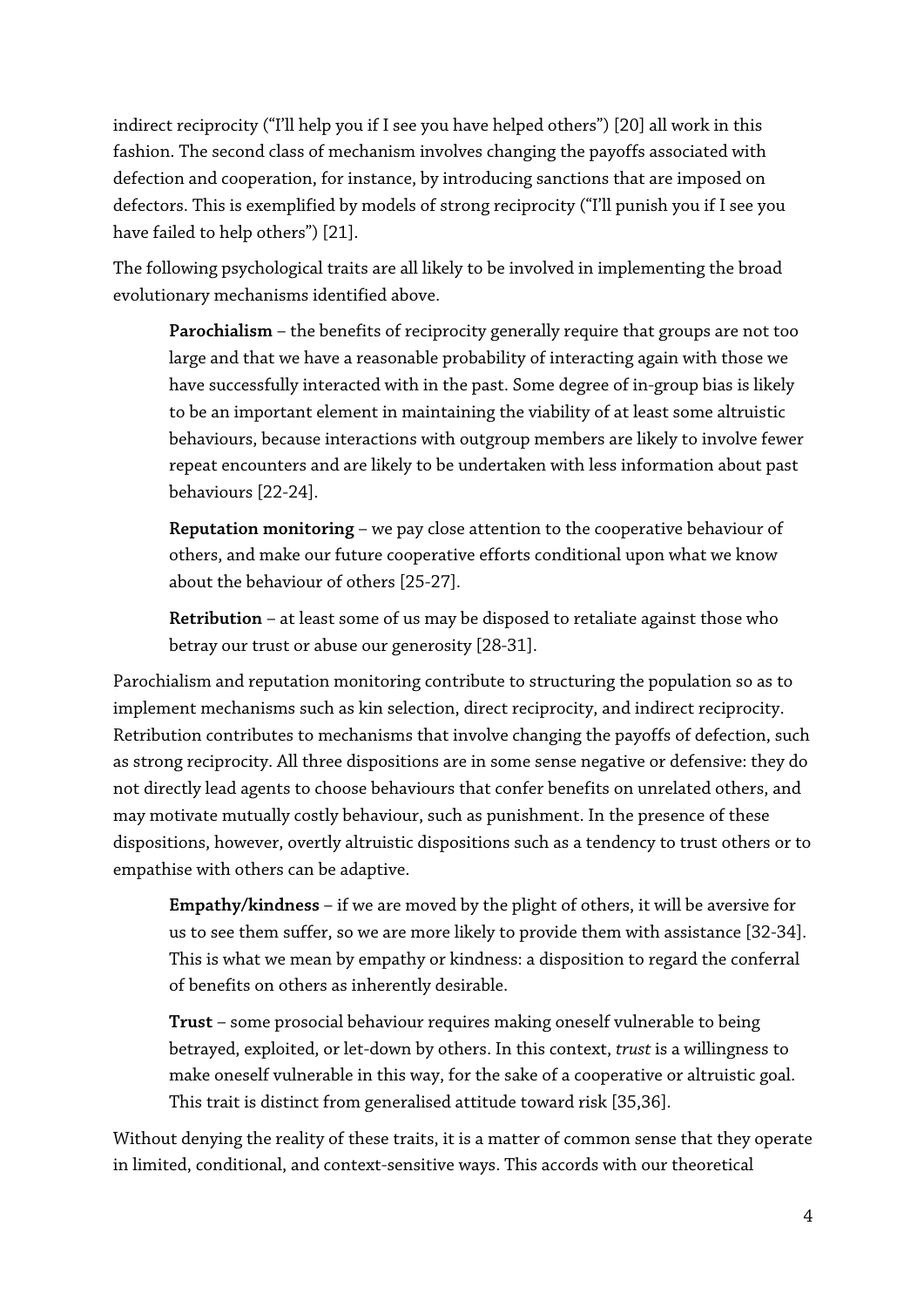understanding of the fragility of altruistic behaviour in evolutionary contexts. All favoured models entail that such altruistic dispositions will be selected for only where they operate in conjunction with mechanisms to guard against exploitation, such as the parochial, retributive, and judgemental dispositions described above. No credible account has been given of how indiscriminate empathy and trust could, in isolation, be favoured by selection pressures. If a number of organisms began to display indiscriminate empathy and trust in strategic environments like this, it would amount to playing a dominated strategy: those who lacked the novel traits would prosper, and the mechanisms of selection would act to extinguish trust and empathy from the population.

Three further pieces of evidence suggest that the disposition to trust, in particular, cannot be unilaterally enhanced without destabilising a prior equilibrium involving defense against potential exploitation.

(a) *Economic experiments* employing the trust game, a paradigm designed to test participants' willingness to cooperate together to gain better rewards, have consistently found that the return to trusting behaviour is approximately the same as the return to nontrusting behaviour, despite substantial variation in the level of trust shown between different cultures [37]. The game involves two players: an "investor" and a "trustee". Investor may transfer any portion of her endowment to the trustee's account. The amount transferred is multiplied by a rate of return >1. Trustee can then choose to transfer any amount of the multiplied quantity back to the investor, and keeps the remainder. If the trust shown by the investor is reciprocated, both parties benefit. Typical investors transfer roughly half of their initial endowment, and a non-trivial proportion of trustees return at least that much to the investor [37]. Also typically, a number of trustees fail to reciprocate trust by returning zero or other amounts less than the initial investment, but subjects appear to accept a social norm requiring that the profits be shared with the investor [38].

In an experiment conducted in Zurich, investors make accurate discriminations of degree of trustworthiness between residents of different urban districts, and invest more in regions that yield higher average returns [39]. This evidence does not directly support a causal inference as to what would happen if some individuals unilaterally increased their degree of trust, but it is suggestive that subjects are adjusting decisions to trust in a way that is sensitive to the strategic environment. This makes it unlikely that there are large gains to be obtained by intervening to modify degree of trusting behaviour at the population level.

(b) *Recent studies on oxytocin* show that there may be some linkage between the propensity to trust and parochial tendencies to guard against out-group members. Oxytocin is a naturally-produced neurotransmitter which affects people's dispositions toward generosity [40] and trust [41,42]. In one study using the trust game, subjects who had an oxytocin nasal spray administered to them were significantly more likely than control group participants to opt for a maximally trusting choice, by investing all of their money [41].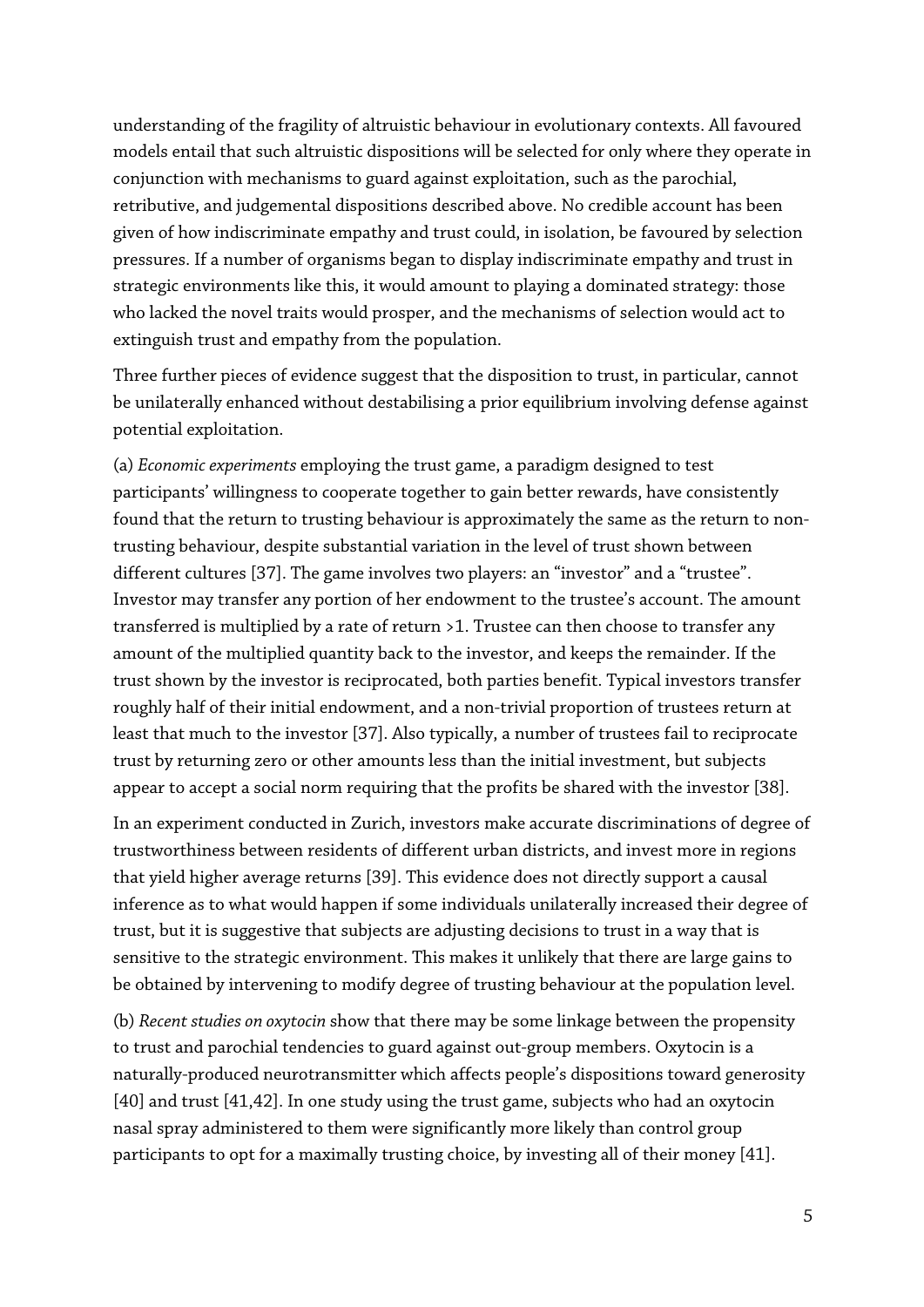Prima facie, such findings support the possibility of effective moral bioenhancement, since they show that pharmacological interventions can promote trust among strangers.

However oxytocin has also been found to promote in-group bias and parochialism [43,44]. One study found that in an implicit association test, subjects treated with oxytocin were, compared to control group subjects, faster to associate negative phrases with names linked to an ethnic out-group, and faster to associate positive phrases with names linked to an ethnic in-group [44]. Another found that subjects treated with oxytocin were more likely to make financial decisions that were adverse to out-groups in settings where the in-group was exposed to risk of loss [43]. These observations are consistent with the idea that trust is an inherently risky disposition, and cannot evolve without accompanying traits that protect against exploitation.

(c) *Social attitude surveys* find that the distribution of income is non-monotonic and humpshaped with respect to trusting attitudes [45]. The highest income individuals have median levels of trust relative to the local population, and the most trusting individuals earn approximately 14% less than those with median trust levels. Furthermore, highly trusting individuals report higher rates of having been cheated in the past, lending credence to the hypothesis that their lower income is a result of more trusting individuals being exploited [45].

Now consider again the social problems associated with climate change – problems whose solution would require a collective commitment by a large and diverse group of parties to sacrifice some of their economic interests in the immediate term (e.g. by dramatically reducing global  $CO<sub>2</sub>$  production) so as to limit the consequences that future generations will have to cope with. If we could be confident that interventions to increase prosocial dispositions like trust and empathy would lead to a social order governed by complete and perfect trust – a social order in which individuals always cooperate for the sake of mutual benefit, and in which there is no-one who betrays or exploits others for personal gain – then we would have some reason to favour such interventions. But interventions like these are absurdly utopian. More realistically, we can expect interventions that significantly increase the elementary prosocial dispositions of a significant number of people. But in view of the strategic implications of trusting others, increased elementary prosocial dispositions will not translate into a reliably increased rate of cooperation. It will instead be an environment that is congenial for infiltration by exploitative, uncooperative agents.

#### **2.2 Mutualistic cooperation**

Our discussion to this point has assumed that the mode of prosocial behaviour that is relevant to social problems connected with climate change is something like cooperation in a prisoners' dilemma. This is not an idiosyncratic assumption; many problems linked to climate change are naturally construed as tragedies of the commons [46], and the game theoretic form of this dynamic is routinely modelled using the prisoner's dilemma. Still, this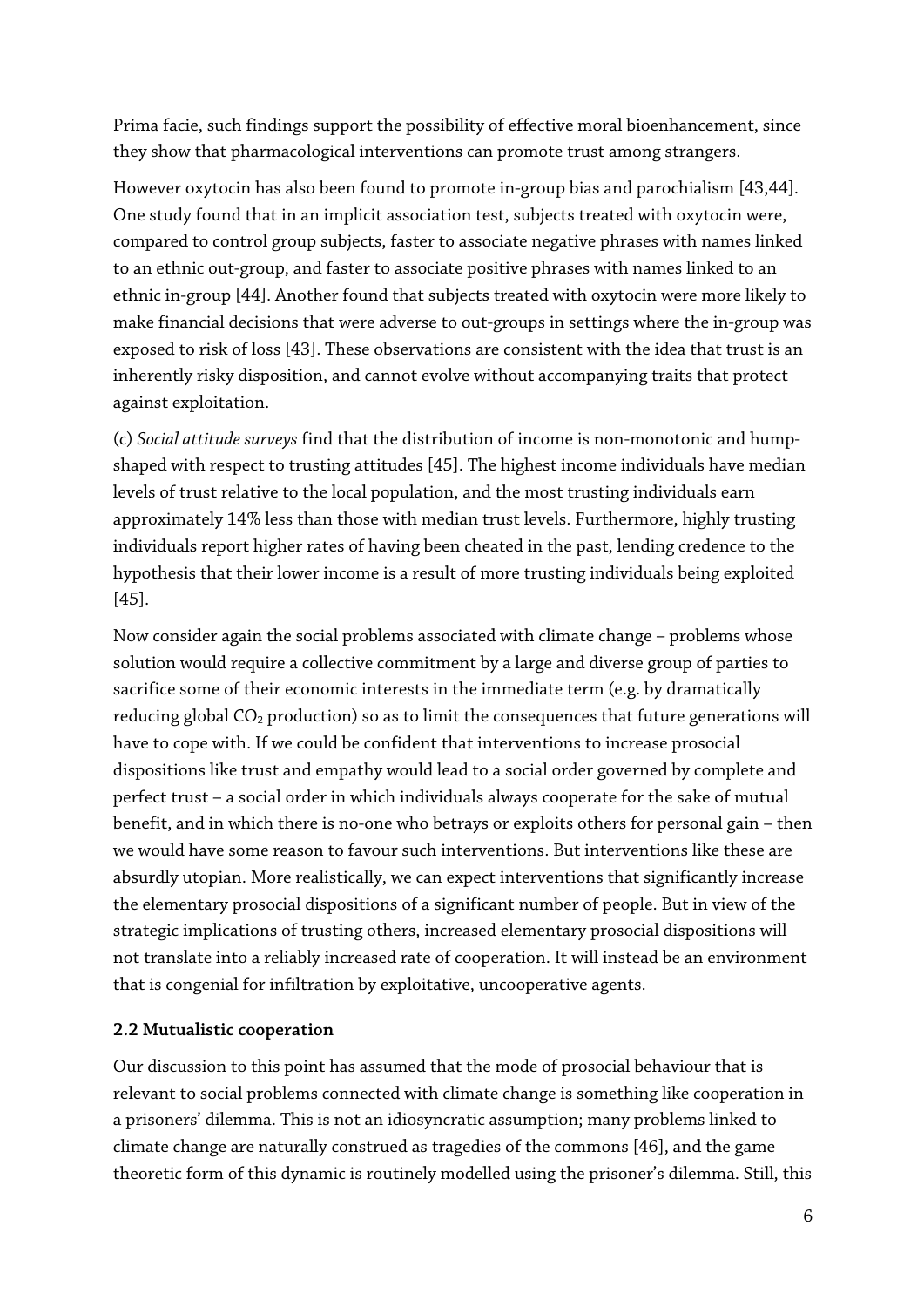way of framing the problem may be too restrictive, and it is possible that other modes of prosocial cooperation are important in addressing problems of climate change. Mutualistic cooperation is arguably central to the evolution of human cooperation in general [47,48], and it provides another framework via which we can model what is required to sustain effective cooperation in complex social situations. The stag hunt is the standard game theoretic tool for modelling mutualistic cooperation. If both players work together to hunt a stag (mutual cooperation), they each receive a high payoff (4,4); but hunting stag is risky, and if one player abandons the hunt to catch a hare instead (one cooperates, the other defects), then the stag hunter will go hungry while the hare hunter at least gets something (0,3). Both situations in which the players adopt an identical strategy – stag and stag (mutual cooperation) or hare and hare (mutual defection) – are Nash equilibria, i.e. scenarios in which no player stands to gain by unilaterally altering her strategy. Obviously, however, it is better – for both players individually, and for the good of the social group that they belong to – if players can be induced to cooperate in hunting stag, so as to achieve the more rewarding equilibrium.

Bioenhancement of either a disposition to trust or of a tendency to empathise can be predicted to lead to a higher rate of cooperation in a stag hunt (see Figure 2). Both factors will increase the relative desirability of cooperating. Enhanced trust will lead to a greater tolerance of the risk associated with cooperation. Enhanced empathy will increase the aversiveness of making a choice that could lower the payoff for the other party.

|       |           | -trust —  |        |  |
|-------|-----------|-----------|--------|--|
|       |           | Cooperate | Defect |  |
| trust | Cooperate | 4,4       | 0,3    |  |
|       | Defect    | 3,0       | 3,3    |  |

**Figure 2.** *The effect of enhancing trust in a stag hunt. The game has two equilibria: a risk dominant equilibrium (D,D) and a payoff dominant equilibrium (C,C). Trust increases willingness of players to make the high risk choice, thereby moving them to the high-payoff equilibrium. Enhanced levels of empathy would have a similar effect, by making the CC payoff relatively more attractive than all other payoffs.*

Agreeing to major collective reductions in  $CO<sub>2</sub>$  emissions in order to limit atmospheric warming is a more complex strategic situation than a schematically modelled stag hunt, but it could share a similar underlying structure [49]. If a large enough proportion of parties make significant cuts, we will all achieve benefits. If only a few parties make significant cuts, then those who cut will still stuffer the negative consequences of climate change, but they will also incur the additional burden of having forgone short-term benefits arising from the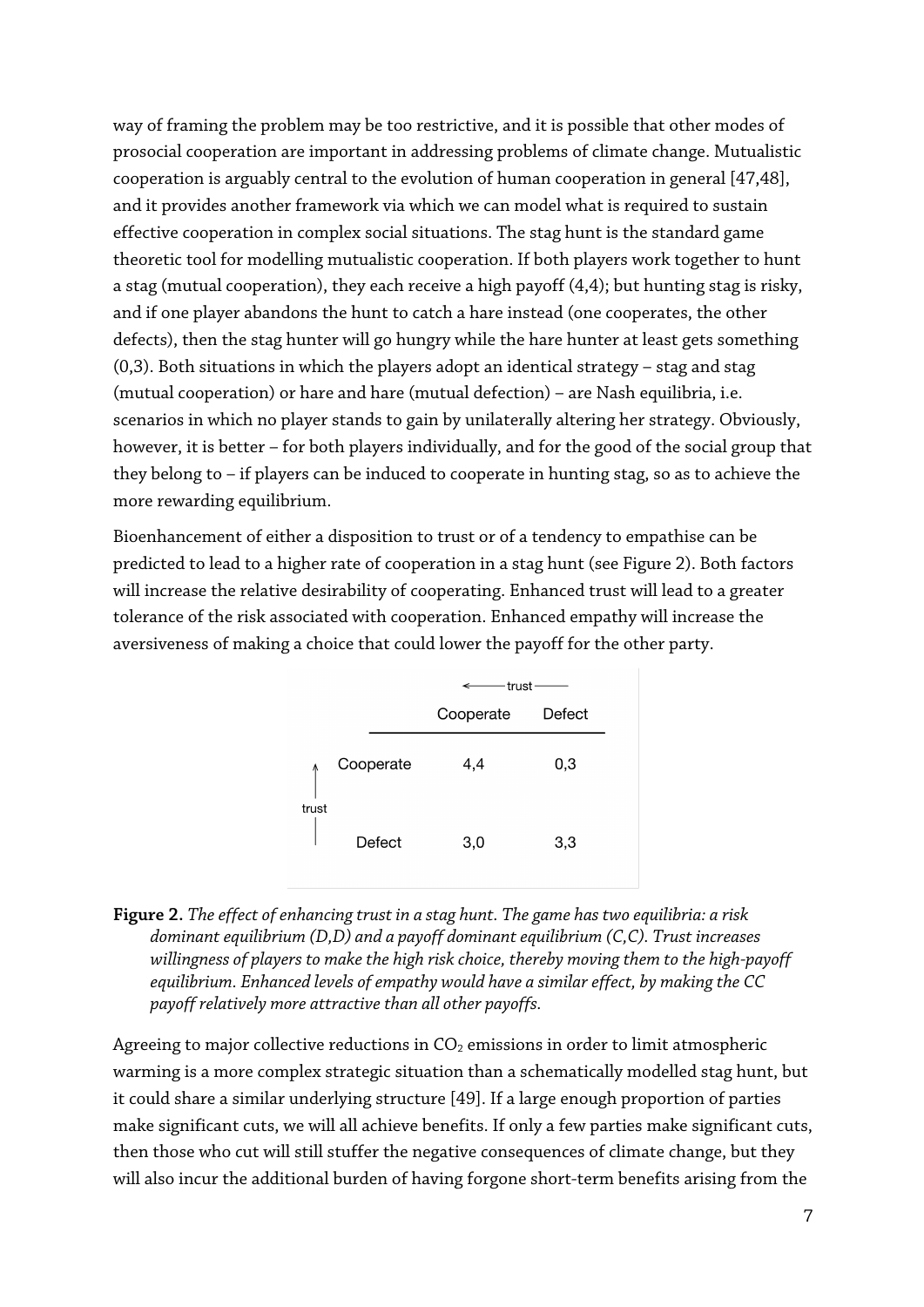exploitation of fossil fuel resources. It is strongly desirable to achieve the better equilibrium, but this requires a high degree of trust between the parties.

However, although increasing trust will be beneficial in mutualistic encounters of this sort, it remains doubtful that an elevation of our tendency to trust others will bring mutual benefits across the whole range of human interactions. The real world is rife with strategic uncertainty: the payoffs of our various courses of action are difficult to discern, even after the fact; and we can expect other agents to react to our new decisions in ways that change those payoffs further. If we demonstrate an increased willingness to trust, we should anticipate an increase in the frequency of agents who devise schemes to exploit that trust.



**Figure 3.** *A Bayesian game against nature, in which an agent must estimate the probability that she faces a game involving mutualistic cooperation, altruistic cooperation, or other possibilities. Provided p is high, trusting behaviour will be adaptive, but if agents with high estimates of p become frequent, it is likely that exploitative strategies will evolve and thereby increase the frequency of encounters that lead to the exploitation of trust.*

A better model of the situation, then, is one where an agent faces a Bayesian game against nature (see Figure 3). Nature determines whether we are playing a prisoners' dilemma, a stag hunt, a coordination game, or some other sort of social interaction. An agent has some estimate of the probability distribution over these possibilities, and attempts to make an optimal decision in the face of this uncertainty. An agent who is more disposed to trust will be an agent who is more disposed to accept that the game she faces is a cooperative one, more disposed to think that her partner will make a cooperative move, or both. For these reasons, she will be more likely to cooperate.

An agent who is trusting in these ways, however, will thereby create an environment favourable to strategies which exploit the greater degree of trust. Evolutionary reasoning predicts that exploitative agents will increase in number, and so the frequency with which the agent encounters stag hunts will decrease. The trusting agent will be faced more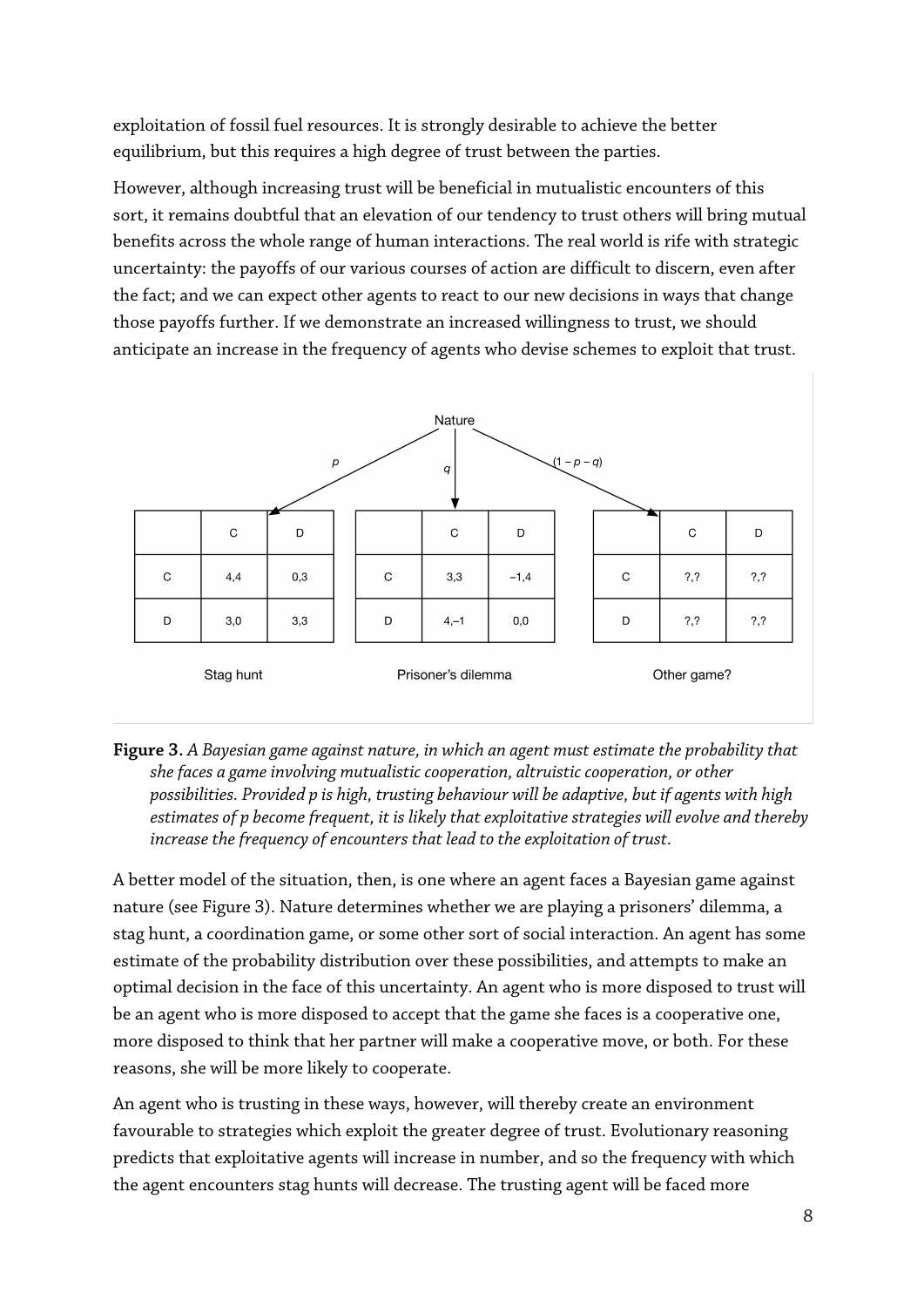frequently with games where cooperative behaviour is maladaptive. In short, it is not possible to unilaterally enhance prosocial dispositions without introducing strategic instabilities that decrease the overall likelihood of effective cooperative response to complex social problems.

While there is some reason to be confident in these predictions, given that they derive from well understood game theoretic models, they are currently unsupported by experimental observation. An important area for future research will be into the behaviour of "bioenhanced" individuals in settings that contain opportunities for agents to adopt exploitative strategies in a variety of non-transparent games.

# **3. Complex interventions for moral bioenhancement**

Thus far we have considered unilateral enhancement of overtly altruistic dispositions such as a tendency to empathise with others or to trust others. A more sophisticated strategy of moral bioenhancement may employ simultaneous adjustment of multiple dispositions. Perhaps by increasing our tendency to trust, while also enhancing our propensity for fairness (e.g. our retributive and reputation-monitoring tendencies), it will be possible to realise benefits of cooperation without additional exploitation.

Simultaneously modifying two or more psychological dispositions will likely have novel and unpredictable effects. On existing evidence, however, we have substantial reason to doubt that multi-dimensional moral bioenhancement will lead to straightforward benefits for solving global challenges like climate change (summary in Table 1).

| Moral disposition     | Negative effects of bioenhancement                         |
|-----------------------|------------------------------------------------------------|
| Trust                 | Improves payoff for deceptive/exploitative strategies      |
| Empathy               | Improves payoff for exploitative strategies                |
| Retribution           | Lowers efficiency; may suppress cooperation                |
| Reputation monitoring | Increased rate of false positives may suppress cooperation |
| Parochialism          | Reduces out-group cooperation                              |

**Table 1.** *Summary of psychological dispositions relevant to cooperative behaviour and anticipated negative effects of enhancing those dispositions.*

Consider the three defensive dispositions identified above: parochialism, reputation monitoring, and retribution.

Increasing **parochial tendencies** will no doubt assist in guarding against exploitation, but it will also drastically reduce the scope for *out-group* cooperation. In the context of global challenges that require cooperation between distinct groups, this therefore appears to be a hopeless suggestion.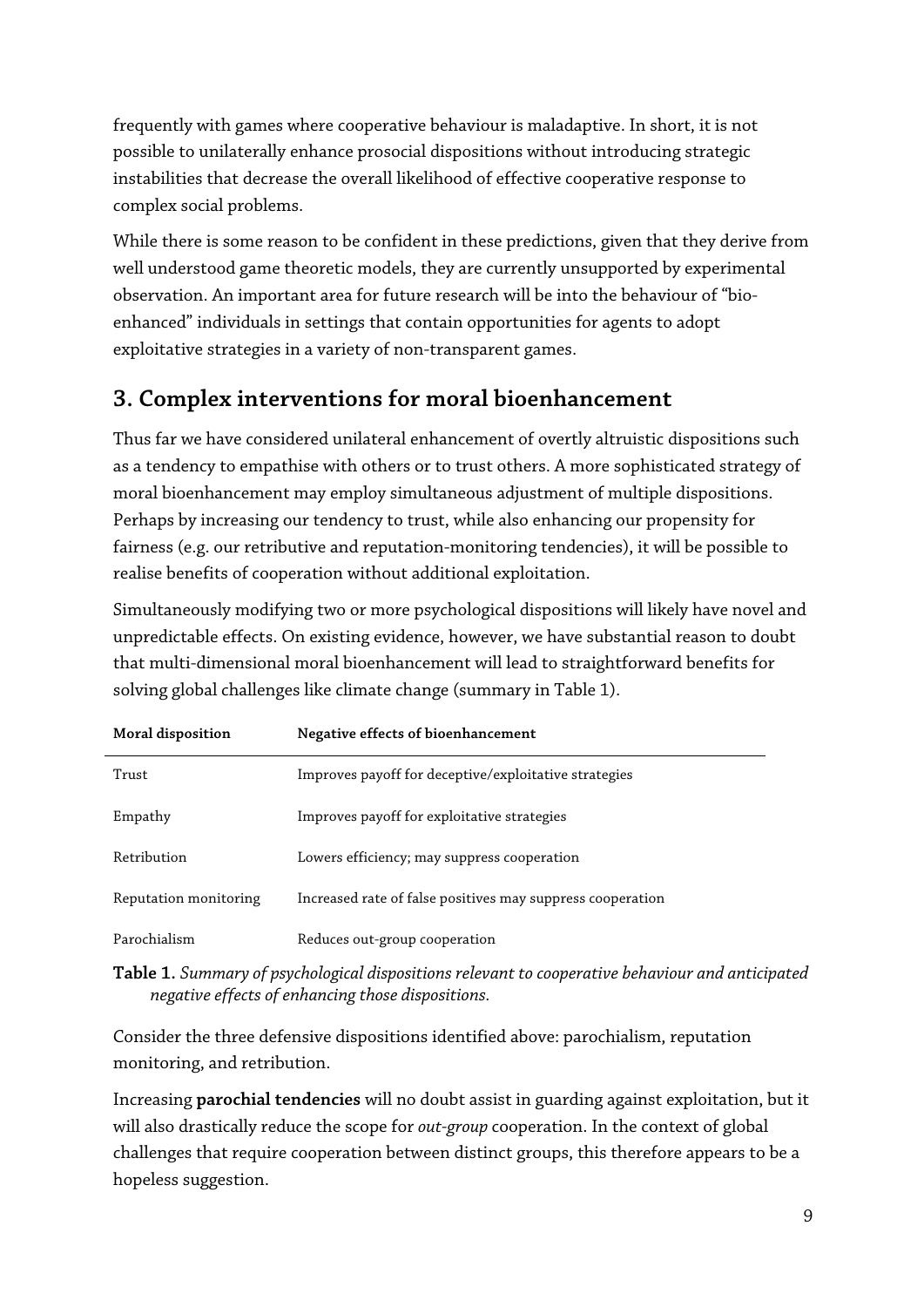Increasing **retributive tendencies** is likely to be of no benefit, or outright harmful. Models show that punishment of defectors can promote the evolution of cooperation under a variety of circumstances: if the interactions are structured by a network [50]; if interactions are non-anonymous [51]; if punishment is coordinated [52]; and if exit from the population is viable [53]. But many of these models also allow the evolution of so-called "anti-social punishment" – punitive behaviour directed towards cooperators [52-54] – casting doubt on the uniformly beneficial role of retributive behaviours in stabilising cooperation [55]. Some of these models also find that the effect of punishment is sensitive to the ratio of cost of punishment to the benefits of cooperation, but is relatively insensitive to the harshness of the punishment [51,52]. So increasing the harshness of the punishment to the defector is not robustly predicted to improve the levels of cooperation. Experiments also suggest that increasing the severity of punishment, even where it increases rates of cooperation, is likely to harm overall efficiency: groups with harsh punishment may cooperate more, but they are poorer [31,55]. Further, individuals who administer punishment tend to gain fewer benefits of cooperation than those who refrain [55]. Given that the aim of moral bioenhancement is to seek maximally group beneficial solutions, using harsher penalties for transgression would appear to be self-undermining.

**Reputation monitoring** is a more promising avenue for intervention. The success of online trading platforms such as eBay has been premised on the establishment of trust between relatively anonymous trading partners, enabled by mechanisms for the tracking of reputations [56]. But this example reinforces the point that the primary obstacles to cooperation are social and institutional, rather than cognitive. Furthermore, we can find no evidence that reputation monitoring could be made more effective by pharmacological or genetic interventions. It is conceivable that reputation-monitoring could be promoted by some sort of intervention which lowers the evidential threshold before judging another agent to have defected. (For instance, there is some evidence that modafinil induces overconfidence in visuomotor abilities in fatigued subjects [57]. Perhaps future drugs could be synthesised to induce overconfidence in the domain of judging others to have transgressed in a cooperative setting.) But this will increase the rate at which false positives occur, and consequently agents will more frequently be punished "unfairly" for prosocial behaviour. Experimental evidence suggests that punishment of cooperators is highly destructive of cooperation [58]. Moreover, models of group-structured populations suggest that the destructive effects of punishing cooperators increase with the severity of the punishment [59].

## **4. Conclusion**

Insofar as the stimulus for moral bioenhancement issues from concerns about human societies' ability to cooperatively tackle problems for which our evolutionary inheritance has not ideally equipped us, it needs to come furnished with some kind of theory about what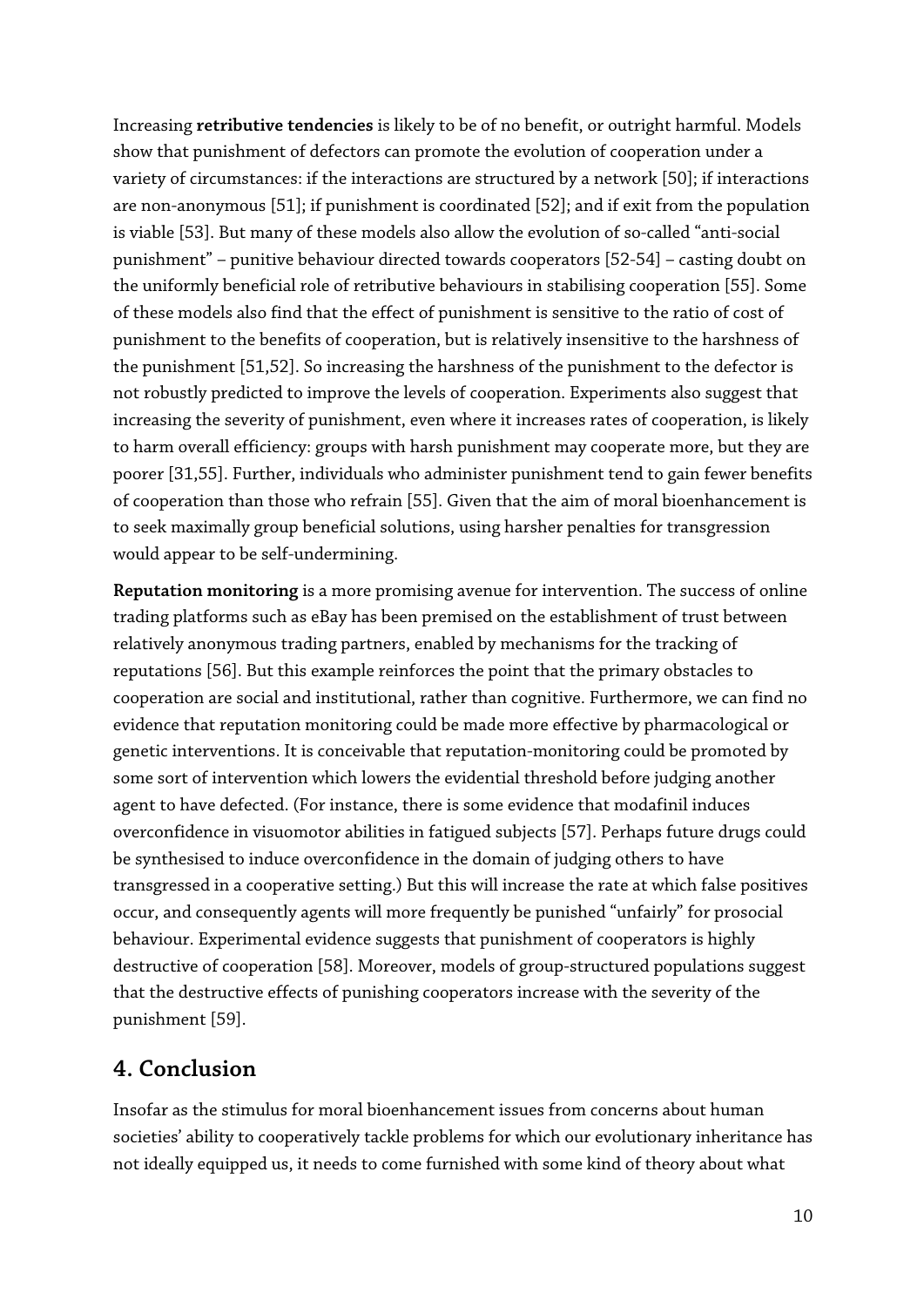makes effective cooperation achievable in the face of grave risks and collective action problems. Moral bioenhancement that simply purports to make us more trusting, generous, empathetic, etc., overlooks the ways in which cooperative success relies on a complex network of social dispositions – some of them involving the imposition of net social costs. And it fails to account for the danger that, by tinkering with some of these dispositions, we could have an adverse effect on other dispositions, or on the equilibria that obtain between different dispositions.

This conclusion does not entail pessimism. There may well be radical innovations that could help human societies engage in cooperative problem-solving more effectively than at present. But if we are to enhance human cooperation we should start with a good theory about what makes our existing cooperative endeavours possible in the first place.

# **Acknowledgments**

Thanks to Chet Pager and Janine Perlman for helpful feedback on earlier drafts.

# **Funding**

TH's work on this article was supported by the Australian Research Council, DP150100242.

## **Author statement**

All authors contributed to the research and the writing of this article.

# **Competing interests**

The authors declare no competing financial interests.

# **References**

- 1 Overpeck JT, Meehl GA, Bony S, *et al.* Climate Data Challenges in the 21st Century. *Science* 2011;**331**:700–2. doi:10.1126/science.1197869
- 2 Loewenstein G, Elster J. *Choice over Time*. New York: : Russell Sage Foundation 1992.
- 3 Gifford R. The dragons of inaction: Psychological barriers that limit climate change mitigation and adaptation. *Am Psychol* 2011;**66**:290–302. doi:10.1037/a0023566
- 4 Markowitz EM, Shariff AF. Climate change and moral judgement. *Nature Climate Change* 2012;**2**:243–7. doi:doi:10.1038/nclimate1378
- 5 Broome J. The ethics of climate change. *Scientific American* 2008;**298**:96–102.
- 6 Gardiner SM. *A Perfect Moral Storm: The Ethical Tragedy of Climate Change*. Oxford: : Oxford University Press 2011.
- 7 Persson I, Savulescu J. *Unfit for the Future: The Need for Moral Enhancement*. Oxford: : Oxford University Press 2012.
- 8 Douglas T. Moral Enhancement. *Journal of Applied Philosophy* 2008;**25**:228–45. doi:10.1111/j.1468- 5930.2008.00412.x
- 9 Persson I, Savulescu J. Getting moral enhancement right: the desirability of moral bioenhancement. *Bioethics* 2013;**27**:124–31.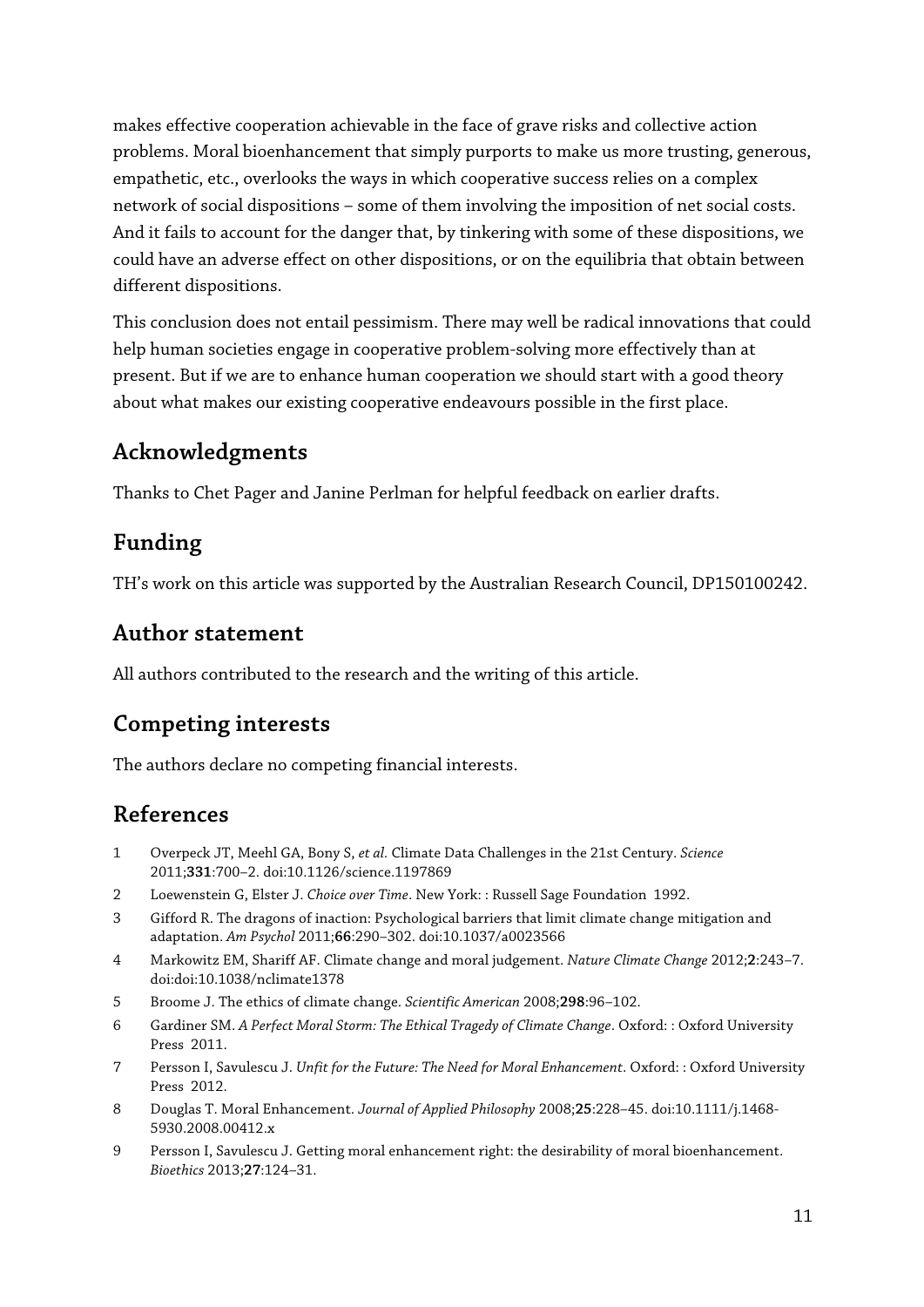- Sparrow R. Better Living through Chemistry? A Reply to Savulescu and Persson on "Moral Enhancement." *Journal of Applied Philosophy* 2014;**31**:23–32.
- Sparrow R. Egalitarianism and moral bioenhancement. *American Journal of Bioethics* 2014;**14**:20–8.
- Harris J. Moral enhancement and freedom. *Bioethics* 2011;**25**:102–11.
- Sorensen K. Moral enhancement and self-subversion objections. *Neuroethics* 2014;**7**:275–86.
- Bublitz C. Moral enhancement and mental freedom. *Journal of Applied Philosophy* 2015;**32**:88–106.
- Levy N, Douglas T, Kahane G, *et al.* Are you morally modified?: the moral effects of widely used pharmaceuticals. *Philosophy, psychiatry, and Psychology* 2014;**21**:111–25.
- Douglas T, Bonte P, Focquaert F, *et al.* Coercion, incarceration, and chemical castration: An argument from autonomy. *Bioethical Inquiry* 2013;**10**:393–405.
- Sally D. Conversation and Cooperation in Social Dilemmas: A meta-analysis of experiments from 1958 to 1992. *Rationality and Society* 1995;**7**:58–92.
- Hamilton WD. The genetical evolution of social behaviour. II. *Journal of Theoretical Biology* 1964;**7**:17– 52.
- Trivers RL. The Evolution of Reciprocal Altruism. *Quarterly Review of Biology* 1971;**46**:35–57.
- Nowak MA, Sigmund K. Evolution of indirect reciprocity. *Nature* 2005;**437**:1291–8. doi:10.1038/nature04131
- Bowles S, Gintis H. *A Cooperative Species*. Princeton: : Princeton University Press 2011.
- Bernhard H, Fischbacher U, Fehr E. Parochial altruism in humans. *Nature* 2006;**442**:912–5. doi:10.1038/nature04981
- Choi JK, Bowles S. The Coevolution of Parochial Altruism and War. *Science* 2007;**318**:636–40. doi:10.1126/science.1144237
- Fu F, Tarnita CE, Christakis NA, *et al.* Evolution of in-group favoritism. *Sci Rep* 2012;**2**:460. doi:10.1038/srep00460
- Nowak MA, Sigmund K. Evolution of indirect reciprocity by image scoring. *Nature* 1998;**393**:573–7.
- Barclay P. Reputational benefits for altruistic punishment. *Evol & Hum Beh* 2006;**27**:325–44.
- Brandt H, Sigmund K. Indirect reciprocity, image scoring, and moral hazard. *Proc Natl Acad Sci USA* 2005;**102**:2666–70.
- Shinada M, Yamagishi T. Punishing free riders: direct and indirect promotion of cooperation. *Evol & Hum Beh* 2007;**28**:330–9.
- Gintis H. Punishment and Cooperation. *Science* 2008;**319**:1345–6. doi:10.1126/science.1155333
- Fehr E, Fischbacher U. Third-party punishment and social norms. *Evol & Hum Beh* 2004;**25**:63–87.
- Egas M, Riedl A. The economics of altruistic punishment and the maintenance of cooperation. *Proceedings of the Royal Society B: Biological Sciences* 2008;**275**:871–8. doi:10.1126/science.1065507
- Batson CD, Ahmad N, Lishner DA. Empathy and Altruism. In: Snyder CR, Lopez SJ, eds. *The Oxford Handbook of Positive Psychology*. Oxford: : Oxford University Press 2011. 417–26.
- Hu Y, Strang S, Weber B. Helping or punishing strangers: neural correlates of altruistic decisions as third-party and of its relation to empathic concern. *Front Behav Neurosci* 2015;**9**:1–11. doi:10.3389/fnbeh.2015.00024
- Thielmann I, Hilbig BE. The Traits One Can Trust: Dissecting Reciprocity and Kindness as Determinants of Trustworthy Behavior. *Personality and Social Psychology Bulletin* 2015;**41**:1523–36.
- Glaeser EL, Laibson DI, Scheinkman JA, *et al.* Measuring trust. *The Quarterly Journal of Economics* 2000;**115**:811–46.
- Dohmen T, Falk A, Huffman D, *et al.* The Intergenerational Transmission of Risk and Trust Attitudes. *The Review of Economic Studies* 2012;**79**:645–77. doi:10.1093/restud/rdr027
- Johnson ND, Mislin AA. Trust games: A meta-analysis. *Journal of Economic Psychology* 2011;**32**:865–89.
- Bicchieri C, Xiao E, Muldoon R. Trustworthiness is a social norm, but trusting is not. *Politics, Philosophy & Economics* 2011;**10**:170–87.
- Falk A, Zehnder C. A city-wide experiment on trust discrimination. *Journal of Public Economics* 2013;**100**:15–27.